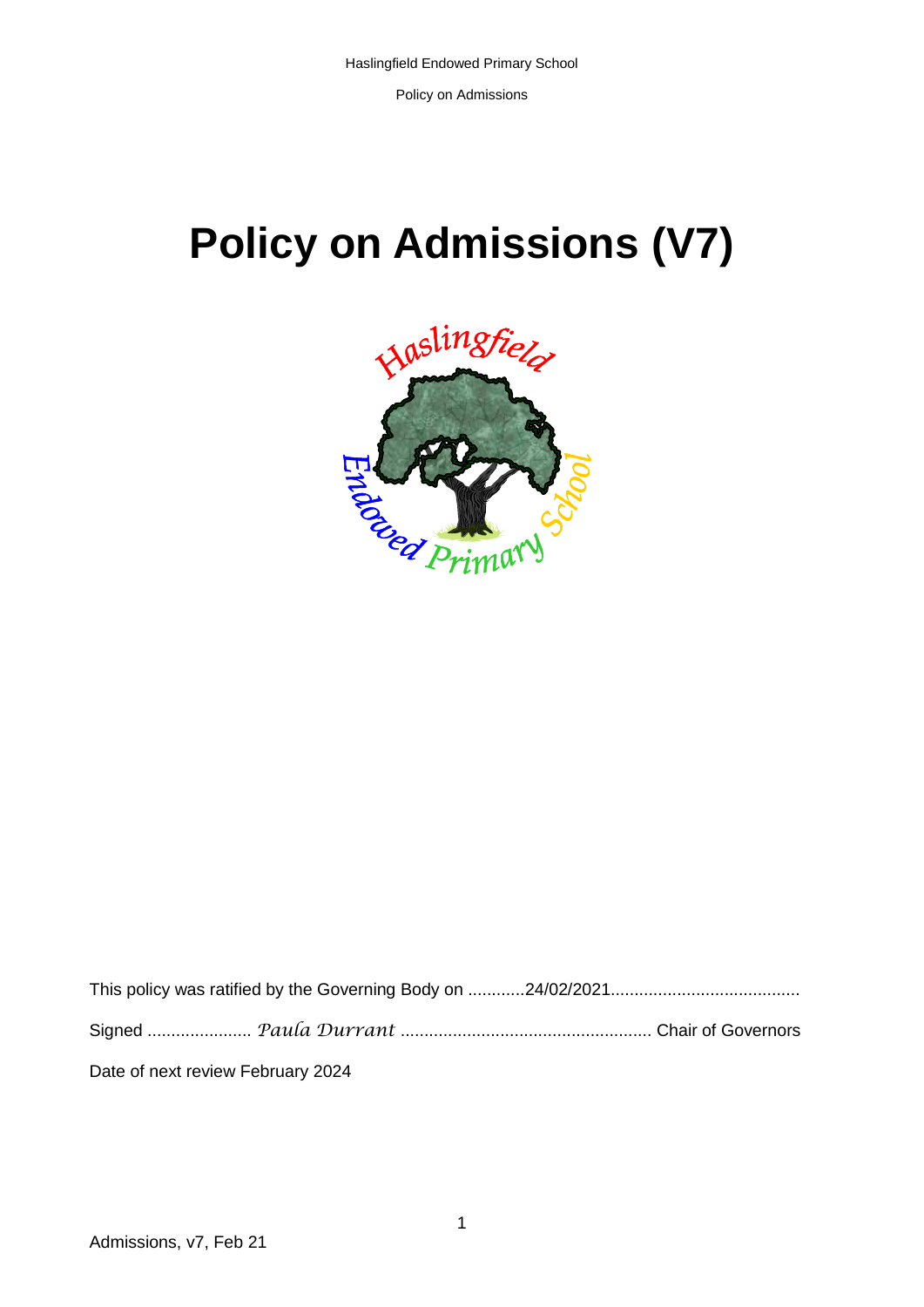#### Policy on Admissions

# **Revision History**

| <b>Version</b> | Author   | <b>Summary</b>                                       | <b>Review</b><br>Date | <b>Next</b><br><b>Review</b> |
|----------------|----------|------------------------------------------------------|-----------------------|------------------------------|
| 6.0            | M Miller | <b>General Update</b>                                | June 2015             | <b>June 2018</b>             |
| 7.0            | K Baptie | Front cover updated to show date of<br>ratification. | Feb 2021              | Feb 2024                     |
|                |          |                                                      |                       |                              |
|                |          |                                                      |                       |                              |
|                |          |                                                      |                       |                              |
|                |          |                                                      |                       |                              |
|                |          |                                                      |                       |                              |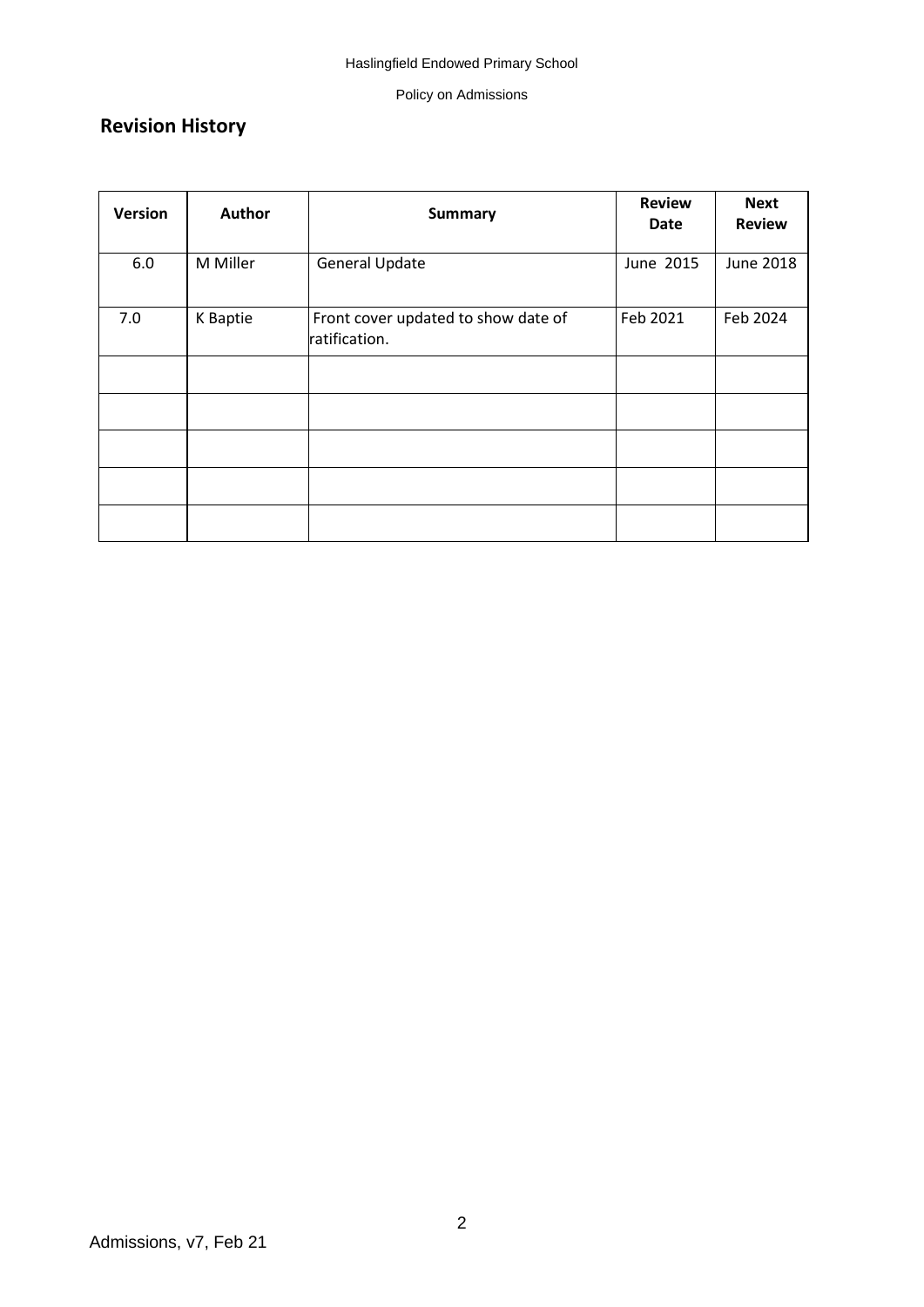## **1 Introduction**

1.1 Our governing body applies the regulations on admissions fairly and equally to all those who wish to attend this school. The School Standards and Framework Act 1998 introduced a new framework for school admissions as of September 2000. This was later revised in the Education Acts of 2002 and 2011. Our admissions policy conforms to the regulations that are set out in that Act and are further explained in the statutory School Admissions Code of Practice and the statutory Appeals Code of Practice. These were revised and published in February 2012.

### **2 Aims and objectives**

- 2.1 We seek to be an inclusive school, welcoming children from all backgrounds and abilities.
- 2.2 All applications will be treated on merit, and in a sensitive manner.
- 2.3 The only restriction we place on entry is that of number. If the number of children applying for entry exceeds the places available, we adopt the procedure set out below to determine whether a child is to be accepted or not. It is our wish for parents and carers to find a place for their child at the school of their choice. However, this is not always possible, due to excess demand on the places available.
- 2.4 A child's level of ability is irrelevant to this school's admissions policy, as are any special needs the child may have.

#### **3 How parents and carers can apply for their child to be admitted to our school**

- 3.1 Our school is a community school, and it determines the admission arrangements in agreement with the local authority (LA). The Admissions Authority for our school is therefore the LA, which publishes its entry regulations every year. Parents and carers can receive a copy of these regulations directly from the LA.
- 3.2 The LA's annual admissions prospectus informs parents and carers how to apply for a place at the school of their choice. Parents and carers have a right to express their preference, but this does not, in itself, guarantee a place at that particular school. Application should be made on a form that can be obtained from the local Education Department, and should be returned by the date stipulated on that form. The school will notify parents and carers of the decision as soon as all the applications have been considered.
- 3.3 In this area, children are invited to enter full time after 15 teaching days, from the start of the academic year in which they become five. There is one admission date per year, in September and from the start of each academic year children will be encouraged to begin school at dates and times agreed with their class teacher. This will involve a staggered entry to create the best possible experience at the beginning of each child's schooling. Therefore, parents and carers who would like their child to be admitted to this school during the year their child is five should ensure that they return the necessary application form.

### **4 Admission appeals**

- 4.1 If we do not offer a child a place at this school, this will be because to do so would prejudice the education of other children by allowing the number of children in the school to increase too much.
- 4.2 If parents and carers wish to appeal against a decision to refuse entry, they can do so by applying to the LA. An independent panel considers all such appeals, and its decision is binding for all parties concerned. If the appeals panel decides that we should admit a child to whom we had refused a place, then we will accept this decision and continue to do all we can to provide the best education for all the children at our school. (Further details of